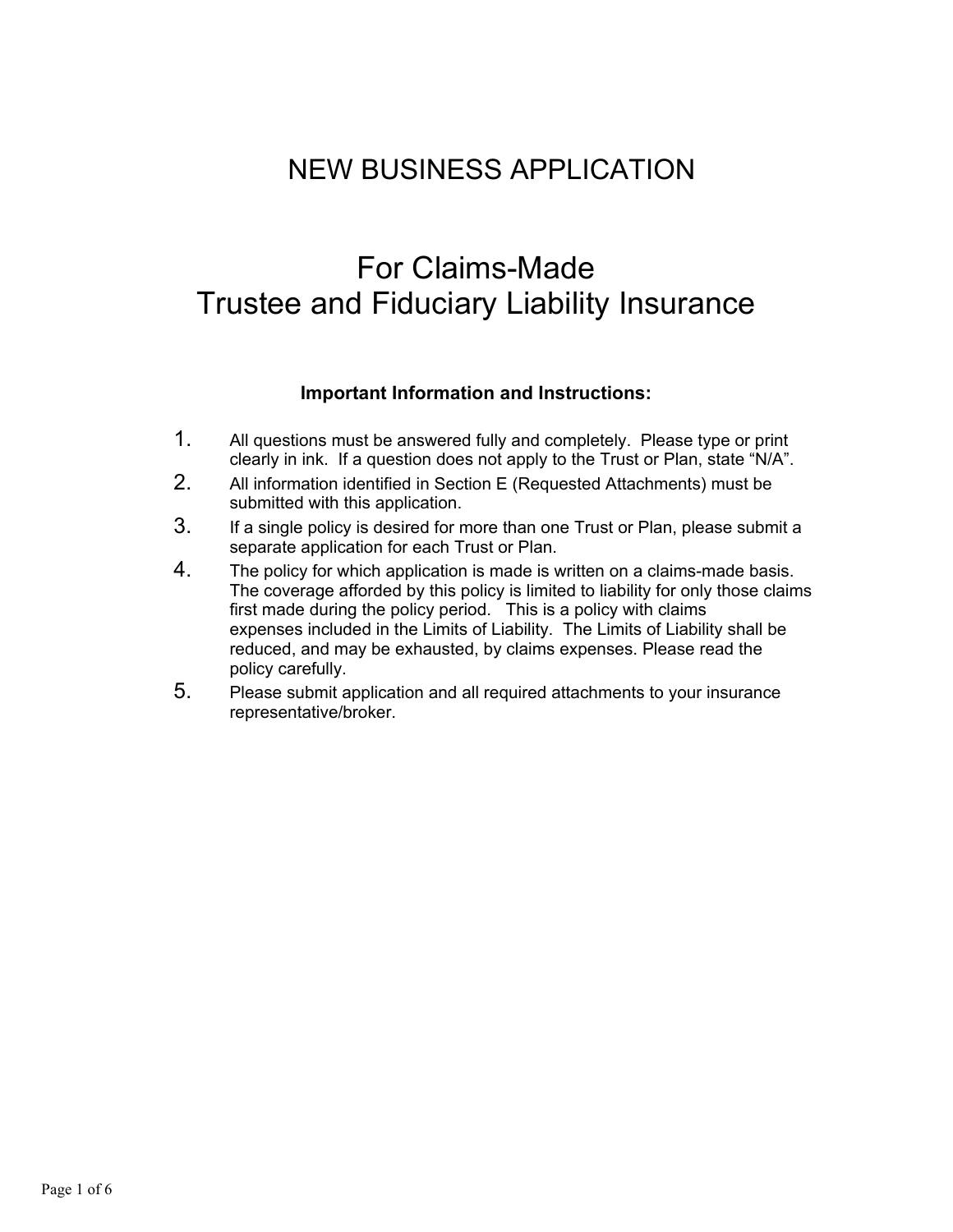### **A. General Information**

| 1. | Name of Trust or Plan:                                                                                                                                                                                                                                 |                                                                                                                                                               |
|----|--------------------------------------------------------------------------------------------------------------------------------------------------------------------------------------------------------------------------------------------------------|---------------------------------------------------------------------------------------------------------------------------------------------------------------|
|    |                                                                                                                                                                                                                                                        |                                                                                                                                                               |
|    | EIN Number(s):<br>the control of the control of the control of                                                                                                                                                                                         |                                                                                                                                                               |
| 2. |                                                                                                                                                                                                                                                        |                                                                                                                                                               |
|    |                                                                                                                                                                                                                                                        |                                                                                                                                                               |
|    |                                                                                                                                                                                                                                                        |                                                                                                                                                               |
| 5. | Address of Insurance Representative/Broker: Network and Controller and Telephone No. Network and Address of In                                                                                                                                         |                                                                                                                                                               |
|    | <b>B. Coverage Request</b>                                                                                                                                                                                                                             |                                                                                                                                                               |
| 6. | Requested Effective Date: Networkships and the set of the set of the set of the set of the set of the set of the set of the set of the set of the set of the set of the set of the set of the set of the set of the set of the<br>Month<br>Year<br>Day |                                                                                                                                                               |
|    | 7. Requested Limits of Liability:<br>Limit Each Claim / Aggregate Per Policy Period (Check one)                                                                                                                                                        |                                                                                                                                                               |
|    | \$500,000 / \$500,000<br>\$1,000,000 / \$1,000,000<br>\$2,000,000 / \$2,000,000                                                                                                                                                                        | $\frac{1}{2}$ \$ 3,000,000 / \$3,000,000<br>$\overline{\phantom{0}}$ \$ 5,000,000 / \$5,000,000<br>\$10,000,000 / \$10,000,000<br>\$15,000,000 / \$15,000,000 |

#### **C. Prior Insurance**

8. Provide names of fiduciary liability insurance carriers, limits of liability, deductible, coverage period, and premium of all fiduciary liability insurance policies under which the Trust or Plan has been insured during each of the past five (5) years:

| <b>Insurance</b><br><b>Carrier</b> | <b>Limits of Liability</b>                  | <b>Deductible</b> | <b>Coverage Period</b><br>From/To | Premium |
|------------------------------------|---------------------------------------------|-------------------|-----------------------------------|---------|
|                                    |                                             |                   |                                   |         |
|                                    |                                             |                   |                                   |         |
|                                    |                                             |                   |                                   |         |
|                                    | D. Trust/Plan Information and Management    |                   |                                   |         |
| 9.                                 | Indicate type of Trust or Plan (Check one): |                   |                                   |         |

| <b>Plan Year</b> | <b>Total Assets</b> | <b>Number of Participants</b> | <b>Annual Contributions</b> |
|------------------|---------------------|-------------------------------|-----------------------------|
|                  |                     |                               |                             |
|                  |                     |                               |                             |
|                  |                     |                               |                             |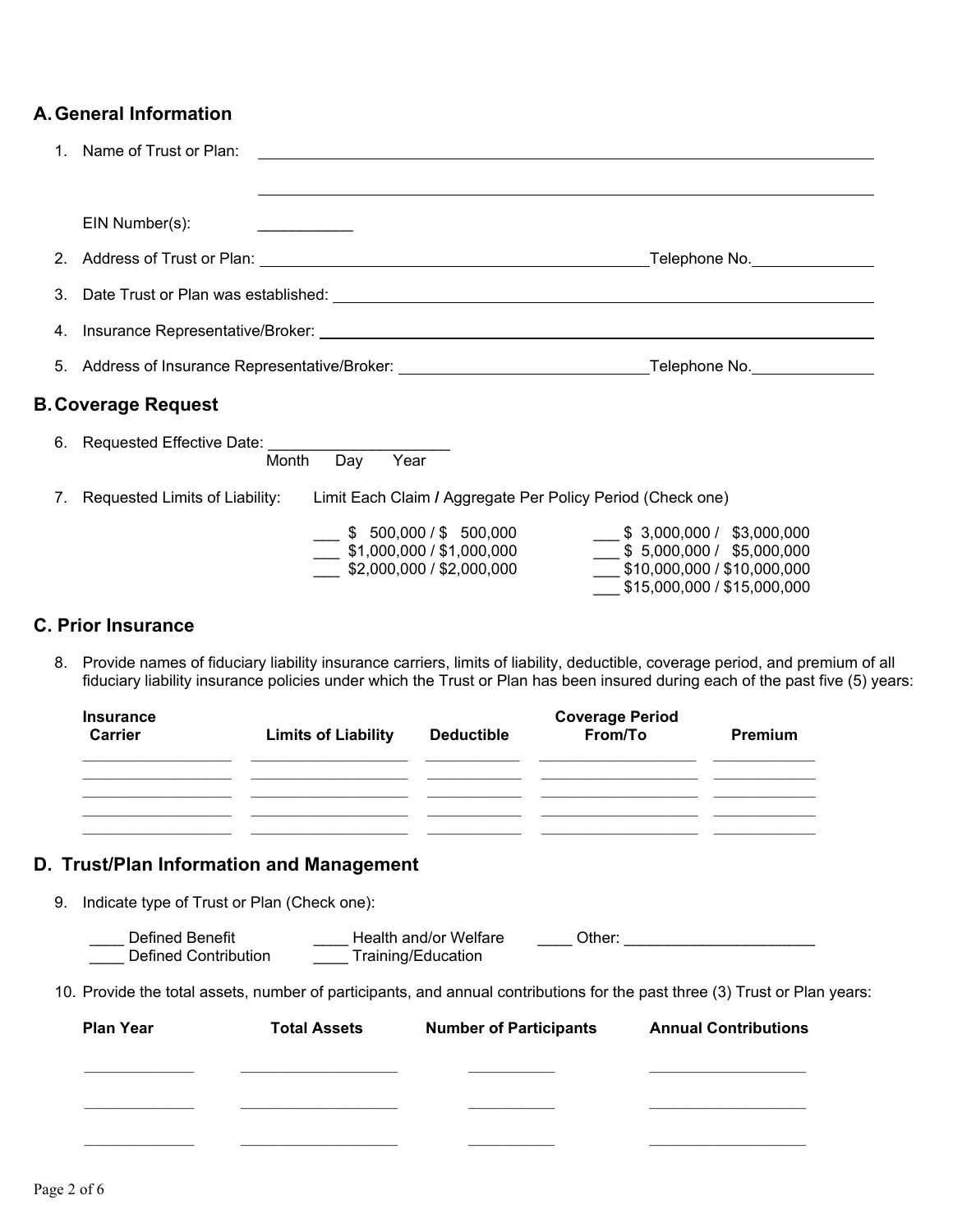| 11. Provide the percentage (%) of Trust or Plan benefits secured by insurance and/or self-insured:                                                                                                                    |                                                                                                                                                                                                                                      |                         |            |    |
|-----------------------------------------------------------------------------------------------------------------------------------------------------------------------------------------------------------------------|--------------------------------------------------------------------------------------------------------------------------------------------------------------------------------------------------------------------------------------|-------------------------|------------|----|
| Insurance (e.g. annuity, medical, etc):                                                                                                                                                                               |                                                                                                                                                                                                                                      |                         |            |    |
| Self-Insured:                                                                                                                                                                                                         |                                                                                                                                                                                                                                      |                         |            |    |
| If insured, indicate type of insurance and provide name of insurance company or companies:                                                                                                                            |                                                                                                                                                                                                                                      |                         |            |    |
| 12. Provide total number of present Trustees and any employees of the Trust or Plan:                                                                                                                                  |                                                                                                                                                                                                                                      |                         |            |    |
| Trustees (including signatory to this application):                                                                                                                                                                   |                                                                                                                                                                                                                                      |                         |            |    |
| Employees (including inside administrators and all administrative/clerical staff):                                                                                                                                    |                                                                                                                                                                                                                                      |                         |            |    |
| 13. Provide names and years of service for the following service providers:                                                                                                                                           |                                                                                                                                                                                                                                      |                         |            |    |
| <b>Name of Provider</b>                                                                                                                                                                                               |                                                                                                                                                                                                                                      | <b>Years of Service</b> |            |    |
|                                                                                                                                                                                                                       |                                                                                                                                                                                                                                      |                         |            |    |
|                                                                                                                                                                                                                       |                                                                                                                                                                                                                                      |                         |            |    |
|                                                                                                                                                                                                                       |                                                                                                                                                                                                                                      |                         |            |    |
|                                                                                                                                                                                                                       |                                                                                                                                                                                                                                      |                         |            |    |
|                                                                                                                                                                                                                       |                                                                                                                                                                                                                                      |                         |            |    |
|                                                                                                                                                                                                                       | <u> Alexandro Alexandro Alexandro Alexandro Alexandro Alexandro Alexandro Alexandro Alexandro Alexandro Alexandro Alexandro Alexandro Alexandro Alexandro Alexandro Alexandro Alexandro Alexandro Alexandro Alexandro Alexandro </u> |                         |            |    |
|                                                                                                                                                                                                                       |                                                                                                                                                                                                                                      |                         |            |    |
|                                                                                                                                                                                                                       |                                                                                                                                                                                                                                      |                         |            |    |
|                                                                                                                                                                                                                       |                                                                                                                                                                                                                                      |                         |            |    |
|                                                                                                                                                                                                                       |                                                                                                                                                                                                                                      |                         |            |    |
| If changes have been made in any of the above service providers during the past three (3) years, please provide details:                                                                                              |                                                                                                                                                                                                                                      |                         |            |    |
|                                                                                                                                                                                                                       |                                                                                                                                                                                                                                      |                         |            |    |
|                                                                                                                                                                                                                       |                                                                                                                                                                                                                                      |                         |            |    |
| NOTE: If you answer YES to questions 14-30 below, you must provide a detailed, written narrative and pertinent                                                                                                        |                                                                                                                                                                                                                                      |                         |            |    |
| documentation.                                                                                                                                                                                                        |                                                                                                                                                                                                                                      |                         | <b>YES</b> | NΟ |
| 14. In the past three (3) years has the name of the Trust or Plan been changed?                                                                                                                                       |                                                                                                                                                                                                                                      |                         |            |    |
| 15. In the past three (3) years has any other trust or plan merged with or been merged into the<br>Trust or Plan or is any anticipated to be merged with or into the Trust or Plan in the next<br>twelve (12) months? |                                                                                                                                                                                                                                      |                         |            |    |
|                                                                                                                                                                                                                       |                                                                                                                                                                                                                                      |                         |            |    |

16. In the past three (3) years have there been any Trust or Plan amendments or do you anticipate any Trust or Plan amendments that will result in a reduction in benefits?

 $\square$   $\square$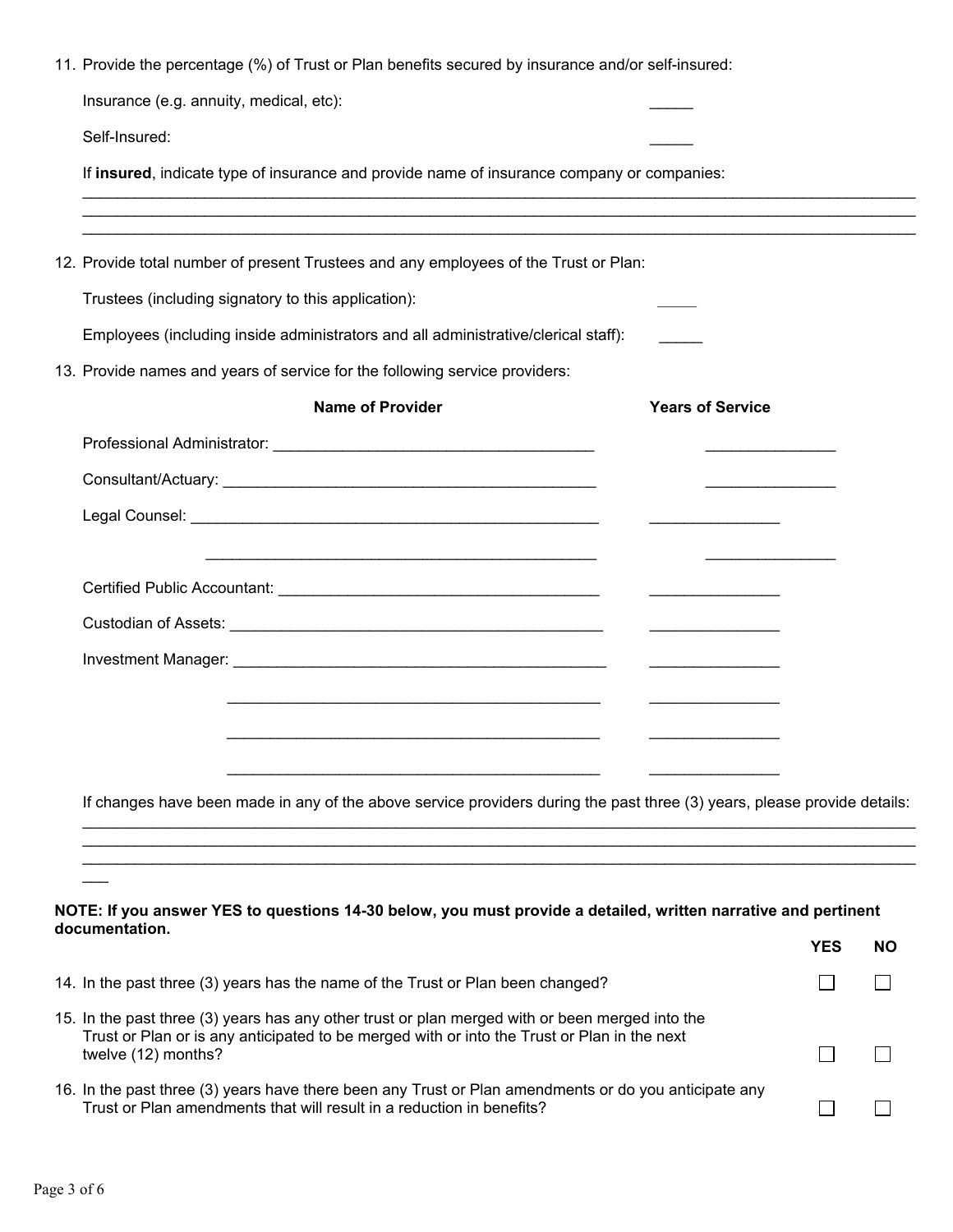|                                                                                                                                                                                                                                                                             |                                                                                                                                                                                                                                                                                                                                                                                                                                                                                                                                                                                                                                                                | <b>YES</b> | <b>NO</b>    |  |
|-----------------------------------------------------------------------------------------------------------------------------------------------------------------------------------------------------------------------------------------------------------------------------|----------------------------------------------------------------------------------------------------------------------------------------------------------------------------------------------------------------------------------------------------------------------------------------------------------------------------------------------------------------------------------------------------------------------------------------------------------------------------------------------------------------------------------------------------------------------------------------------------------------------------------------------------------------|------------|--------------|--|
|                                                                                                                                                                                                                                                                             | 17. Has the Trust or Plan been terminated?                                                                                                                                                                                                                                                                                                                                                                                                                                                                                                                                                                                                                     |            |              |  |
|                                                                                                                                                                                                                                                                             | 18. Has the Trust or Plan experienced an event reportable to the PBGC within the past three (3) years?                                                                                                                                                                                                                                                                                                                                                                                                                                                                                                                                                         |            |              |  |
|                                                                                                                                                                                                                                                                             | 19. Has the IRS withdrawn or threatened to withdraw the tax-exempt status of the Trust or Plan?                                                                                                                                                                                                                                                                                                                                                                                                                                                                                                                                                                |            | $\mathbf{I}$ |  |
|                                                                                                                                                                                                                                                                             | 20. Is any Trust or Plan loan, lease or debt obligation in default or classified as uncollectible?                                                                                                                                                                                                                                                                                                                                                                                                                                                                                                                                                             |            |              |  |
|                                                                                                                                                                                                                                                                             | 21. In the past year, has the Trust or Plan set an allowance for doubtful/uncollectible employer contributions?                                                                                                                                                                                                                                                                                                                                                                                                                                                                                                                                                | $\Box$     |              |  |
|                                                                                                                                                                                                                                                                             | 22. Has the Trust or Plan filed for exemption from a prohibited transaction?                                                                                                                                                                                                                                                                                                                                                                                                                                                                                                                                                                                   |            |              |  |
|                                                                                                                                                                                                                                                                             | 23. In the past three (3) years, has the Trust or Plan engaged in any non-exempt prohibited transactions,<br>including, but not limited to, any transactions with any other multiemployer trust or plan?                                                                                                                                                                                                                                                                                                                                                                                                                                                       |            |              |  |
|                                                                                                                                                                                                                                                                             | 24. Has the Trust or Plan or any of the present Trustees or employees, or to their knowledge, any service<br>providers presently or previously employed by the Trust or Plan, or any of the past Trustees<br>or employees, been the subject of any investigation or audit by the DOL, IRS, or any other regulatory<br>or governmental agency in the past three (3) years or been notified of the possibility thereof?                                                                                                                                                                                                                                          |            |              |  |
|                                                                                                                                                                                                                                                                             | 25. Have any fiduciary liability claims been made during the past five years against the Trust or Plan or any<br>past or present Trustees or employees?                                                                                                                                                                                                                                                                                                                                                                                                                                                                                                        |            |              |  |
|                                                                                                                                                                                                                                                                             | 26. Does the Trust or Plan or any Trustee or employee have knowledge of or information about any facts,<br>circumstances, situations or incidents which may result in a claim being made against them under the<br>proposed policy?                                                                                                                                                                                                                                                                                                                                                                                                                            |            |              |  |
| NOTE: IT IS AGREED THAT WITH RESPECT TO QUESTIONS 23, 24, 25 AND 26 ABOVE, IF SUCH TRANSACTION,<br>INVESTIGATION, CLAIM, FACT, CIRCUMSTANCE, SITUATION OR INCIDENT EXIST, WHETHER OR NOT<br>DISCLOSED, ANY CLAIM ARISING THEREFROM IS EXCLUDED FROM THIS PROPOSED COVERAGE. |                                                                                                                                                                                                                                                                                                                                                                                                                                                                                                                                                                                                                                                                |            |              |  |
|                                                                                                                                                                                                                                                                             | 27. Has any Trustee for whom insurance is to be provided been:<br>a. accused, found guilty or held liable for a breach of trust or fiduciary duty?<br>b. accused or convicted of a criminal act?<br>c. refused coverage under a fidelity bond?                                                                                                                                                                                                                                                                                                                                                                                                                 |            |              |  |
|                                                                                                                                                                                                                                                                             | 28. Has any application for fiduciary liability insurance made on behalf of the Trust or Plan or any of the<br>present Trustees, or to their knowledge, on behalf of their predecessors Trustees, ever been declined<br>or has any such insurance ever been cancelled or renewal refused?                                                                                                                                                                                                                                                                                                                                                                      |            |              |  |
|                                                                                                                                                                                                                                                                             | 29. As of this date, does the Trust or Plan have any real estate and/or mortgage investments including those<br>held in pooled mortgages and/or Collaterized Mortgage Obligations (other than guaranteed governmental<br>mortgage pools, including GNMA, FNMA & FHLMC)?<br>If yes, what percentage (%) of the Trust's or Plan's total assets is committed to such investments:<br>%<br>If more than 10%, provide a current schedule of real estate and/or mortgage investments, including cost,<br>current value and description (& location of real estate), plus the name(s) of the independent investment<br>manager(s) responsible for such investment(s). |            |              |  |
|                                                                                                                                                                                                                                                                             | 30. As of this date, does the Trust or Plan have investments of more than 5% of total assets that do not have<br>a fair market value that is readily determinable on an established market nor set by an independent third<br>party appraiser?<br>If yes, provide a current schedule of such investments, including cost, current value, description and the<br>name(s) of the independent investment manager(s) responsible for such investment(s).                                                                                                                                                                                                           |            |              |  |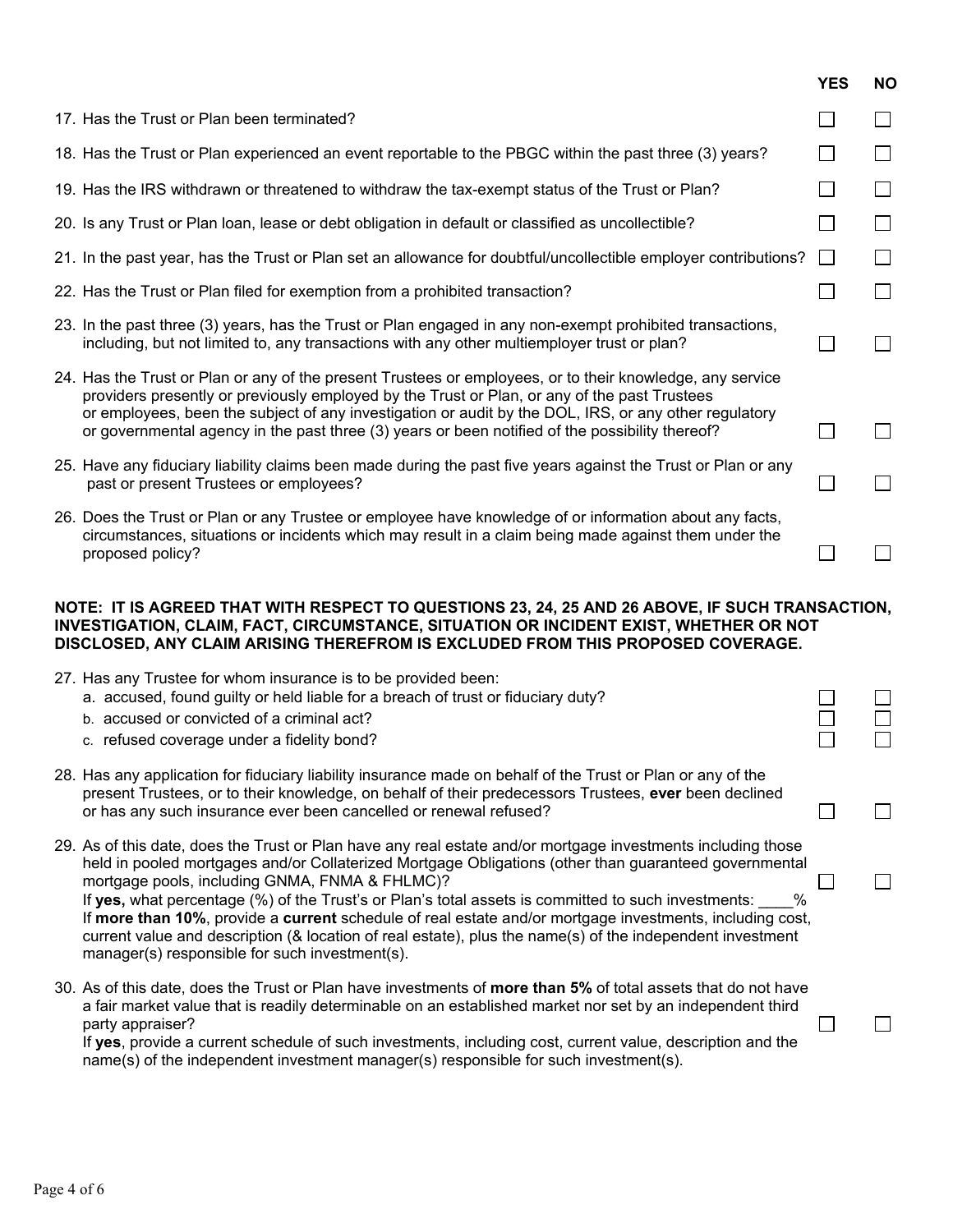#### **REMINDER**: **If you answered YES to questions 14-30 above, you must provide a detailed, written narrative and pertinent documentation.**

|                                                                                                                                                                                                                                                       | <b>YES</b> | <b>NO</b> |
|-------------------------------------------------------------------------------------------------------------------------------------------------------------------------------------------------------------------------------------------------------|------------|-----------|
| 31. Does the Trust or Plan retain one or more independent investment managers who have responsibility for<br>all investment decisions?                                                                                                                |            |           |
| If no, please provide the name of the person(s) responsible for investment decisions, his or her<br>qualifications with respect to investment management, and a schedule/portfolio of Trust or Plan assets<br>under management by such individual(s). |            |           |
| 32. Is each Trust or Plan reviewed periodically to assure there are no violations of prohibited transactions or<br>party-in-interest rules of ERISA?                                                                                                  |            |           |
| 33. Does the Trust or Plan have current coverage under an ERISA fidelity bond?                                                                                                                                                                        |            |           |
| 34. Does the Trust or Plan have and uniformly apply a systematic and diligent collection procedure for<br>employer contributions?                                                                                                                     |            |           |
| 35. Does the Trust or Plan conform to the standards of eligibility, participation, vesting, funding and other<br>provisions of ERISA?<br>If no, please provide a detailed, written narrative and pertinent documentation.                             |            |           |

#### **E. Required Attachments**

Provide the following material with respect to the Trust or Plan:

- 1. Latest CPA audited annual financial statement (including investment schedule/portfolio).
- 2. Latest IRS Form 5500 (or 990) and all completed schedules.
- 3. Names and home addresses of Trustees of the Trust or Plan, both present and former for prior six (6) years, including their dates of service and name of their employer or union.

Additional information may be requested based on specific applicant characteristics.

#### **FRAUD WARNINGS**

**NOTICE TO COLORADO APPLICANTS:** It is unlawful to knowingly provide false, incomplete, or misleading facts or information to an insurance company for the purpose of defrauding or attempting to defraud the company. Penalties may include imprisonment, fines, denial of insurance, and civil damages. Any insurance company or agent of an insurance company who knowingly provides false, incomplete, or misleading facts or information to a policyholder or claimant for the purpose of defrauding or attempting to defraud the policyholder or claimant with regard to a settlement or award payable from insurance proceeds shall be reported to the Colorado division of insurance within the department of regulatory agencies.

**NOTICE TO NEW YORK APPLICANTS:** Any person who knowingly and with intent to defraud any insurance company or other person files an application for insurance or statement of claim containing any material false information, conceals for the purpose of misleading, information concerning any fact material thereto, commits a fraudulent insurance act, which is a crime, and shall also be subject to civil penalty not to exceed five thousand dollars and the stated value of the claim for each such violation.